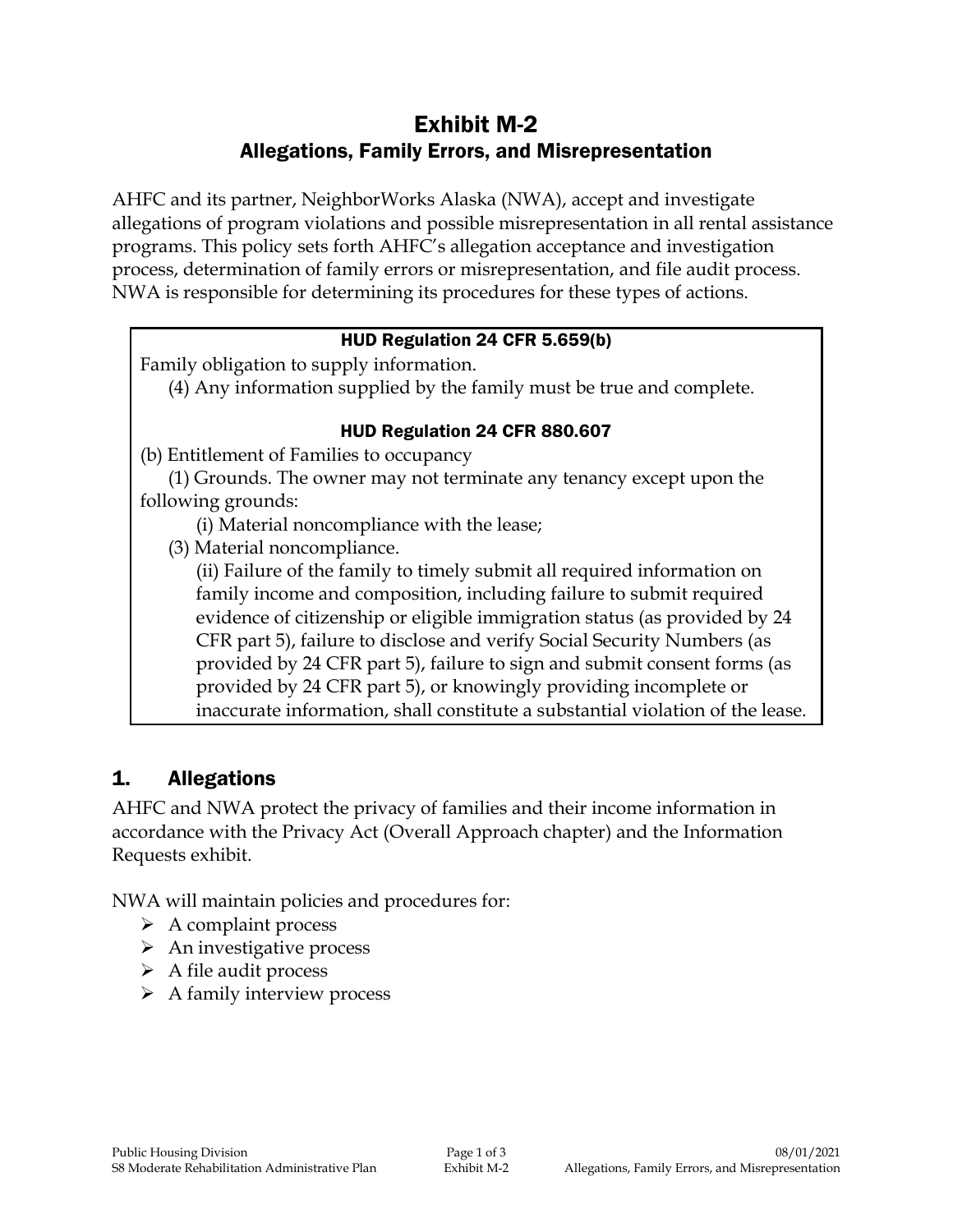# 2. Determination of Misrepresentation

### HUD Regulation 24 CFR 880.607(b)

Entitlement of Families to occupancy.

(1) Grounds. The owner may not terminate any tenancy except upon the following grounds:

(i) Material noncompliance with the lease;

(3) Material noncompliance.

- (i) Material noncompliance with the lease includes:
	- (A) One or more substantial violations of the lease;
- (ii) Failure of the family … or knowingly providing incomplete or inaccurate information, shall constitute a substantial violation of the lease.

Based on the information gathered during the investigative process, NWA will determine if a family's action was an error or misunderstanding of program rules or an intentional program violation.

- $\triangleright$  Families will be required to repay any overpaid subsidy as a result of the investigation.
- $\triangleright$  Families determined to have committed an unintentional mistake or error will be counseled and allowed to continue rental assistance.
- $\triangleright$  Families determined to have committed an intentional program violation may be terminated. When appropriate, these cases may be referred for further prosecution.

# 3. Definitions

# 3.A Allegation

- 1. Allegation<sup>1</sup> means a positive assertion, especially of misconduct.
- 2. An assertion unsupported and by implication regarded as unsupportable.

# 3.B Error

 $\overline{a}$ 

- 1. Error<sup>1</sup> means an act involving an unintentional deviation from truth or accuracy.
- 2. An act that through ignorance, deficiency, or accident departs from or fails to achieve what should be done.
- 3. Something produced by mistake.

<sup>1</sup> Merriam-Webster Dictionary, accessed March 12, 2020.